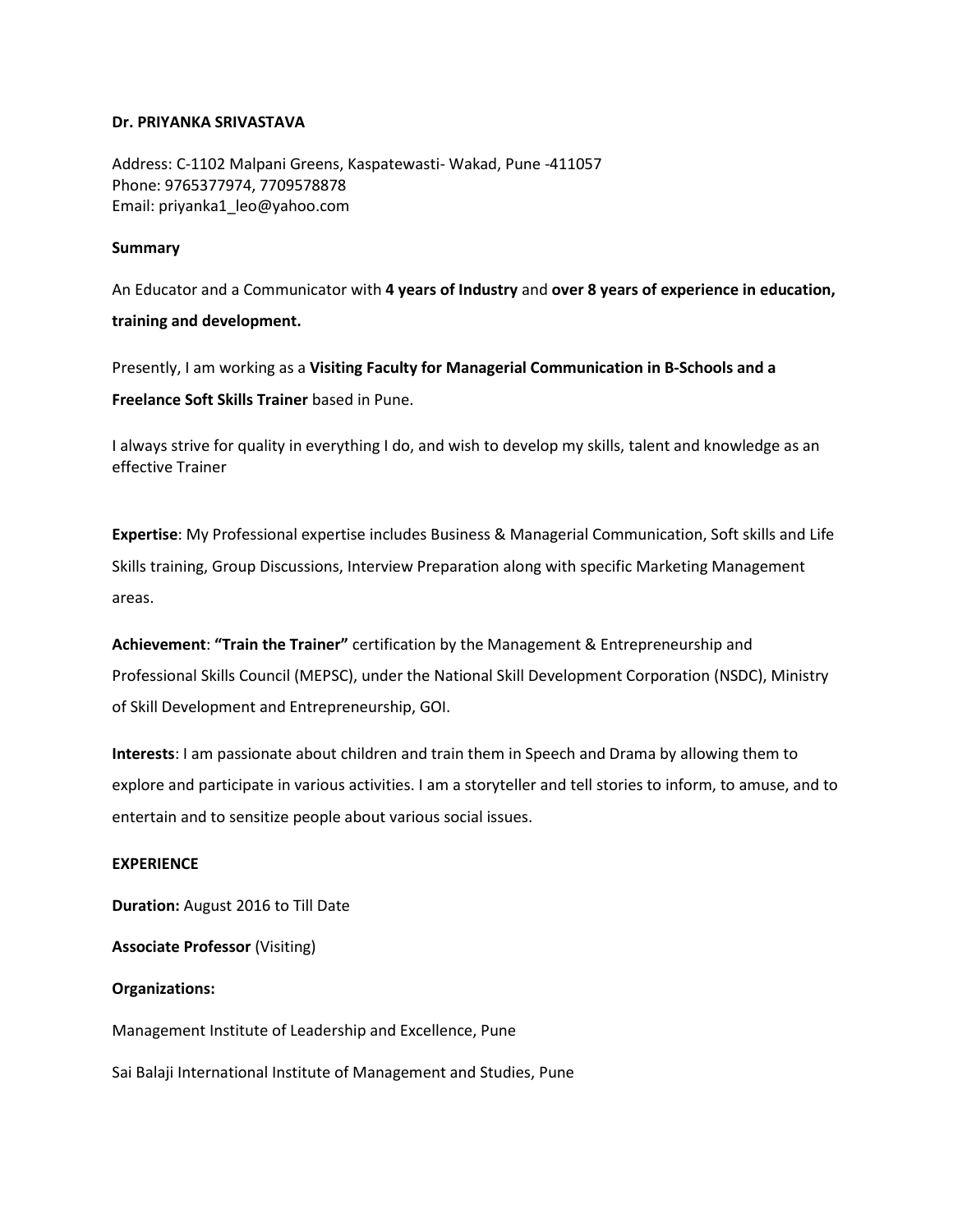## **Responsibilities**

Conduct Lectures on Managerial Communication and Communication Skills

## **Duration:** January 2014 to July 2016

# **Associate Professor**

**Organization:** Sri Balaji Institute of Management Human Resource, Pune

## **Responsibilities**

Conducted Lectures on Marketing Management.

## **Duration:** March 2013 to October 2013(8mnths)

### **Associate Professor**

**Organization:** Abhinav Institute of Management and Technology, Kanpur

### **Responsibilities**

- Conducted Lectures to students on Marketing Management, Managerial and Business Communication, Spoken and Written English for Vernacular background students.
- Provided assistance to the Placement Cell in conducting grooming sessions like conducting Group Discussion, Mock Personal Interview and Soft Skill training necessary for the placement.
- Serve and support functional activities of departmental committees.

### **Duration:** August 2011 to Feb 2013 (1.5yrs)

### **Associate Professor**

**Organization:** Indira Global Business School, Pune

### **Responsibilities**

- Conducted Lectures to students on Basics of Marketing, Marketing Management, Integrated Marketing Communication
- Served and supported functional activities of departmental committees including making Time Table & conducting examinations.
- Provide different services and collaborate with colleagues in planning, coordinating and implementing the special events involving college and community officials.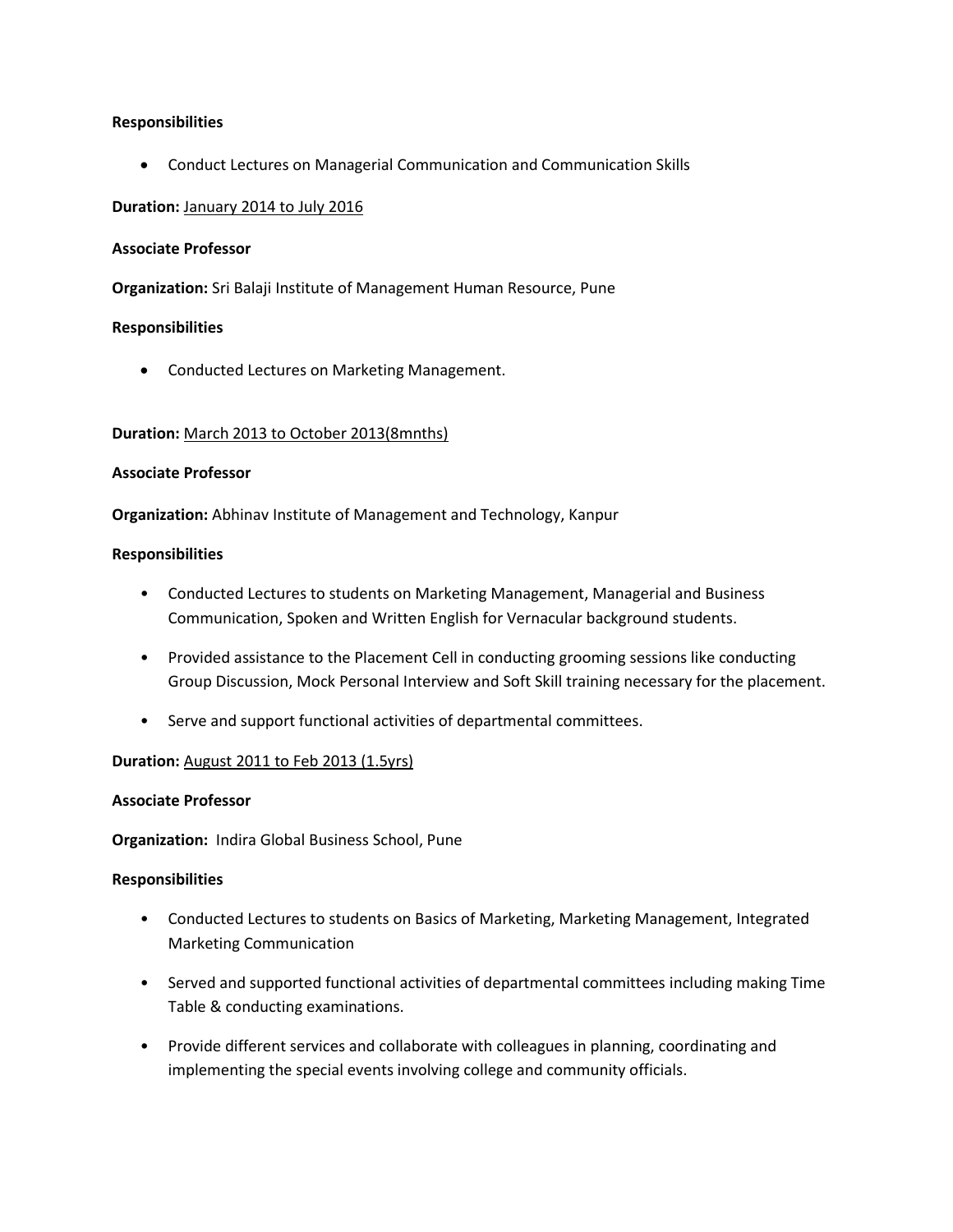- Assist college staff in organizing workshops on various marketing and management related topics.
- Participated actively as a member of Women committee and Academic Committee of college, by organizing and coordinating various activities related to the committee.
- Participated in the development/design and revision of curriculum offered.
- Mentor and advised students on their development, including choices relating to academic program, research projects and career directions.
- Conducted Grooming sessions for students like Group Discussion, Mock Personal Interview to make them ready for the placement.

# **Duration:** February 2007- June 2011(4.4yrs)

# **HR Executive**

**Organization:** Cybernet Info Solutions Ltd, Kanpur

# **Responsibilities**

- Managed Responses.
- Reviewed Applicants and Developed Shortlist.
- Arranged Interviews.
- Conducted telephonic and personal interviews as the case may be.

# **Duration:** October 2003- January 2007(3.2yrs)

# **Lecturer**

# **Organization:** College Of Management Studies, Kanpur

# Responsibilities

- Assisted and supported senior professors in their day-to-day tasks and functions.
- Planned events and activities on few occasions, getting those approved by senior management and implementing those.

Teaching activities include classroom instruction and assisting student research and internships.

# **AREAS OF EXPERTISE**

- Marketing
- Business Communication